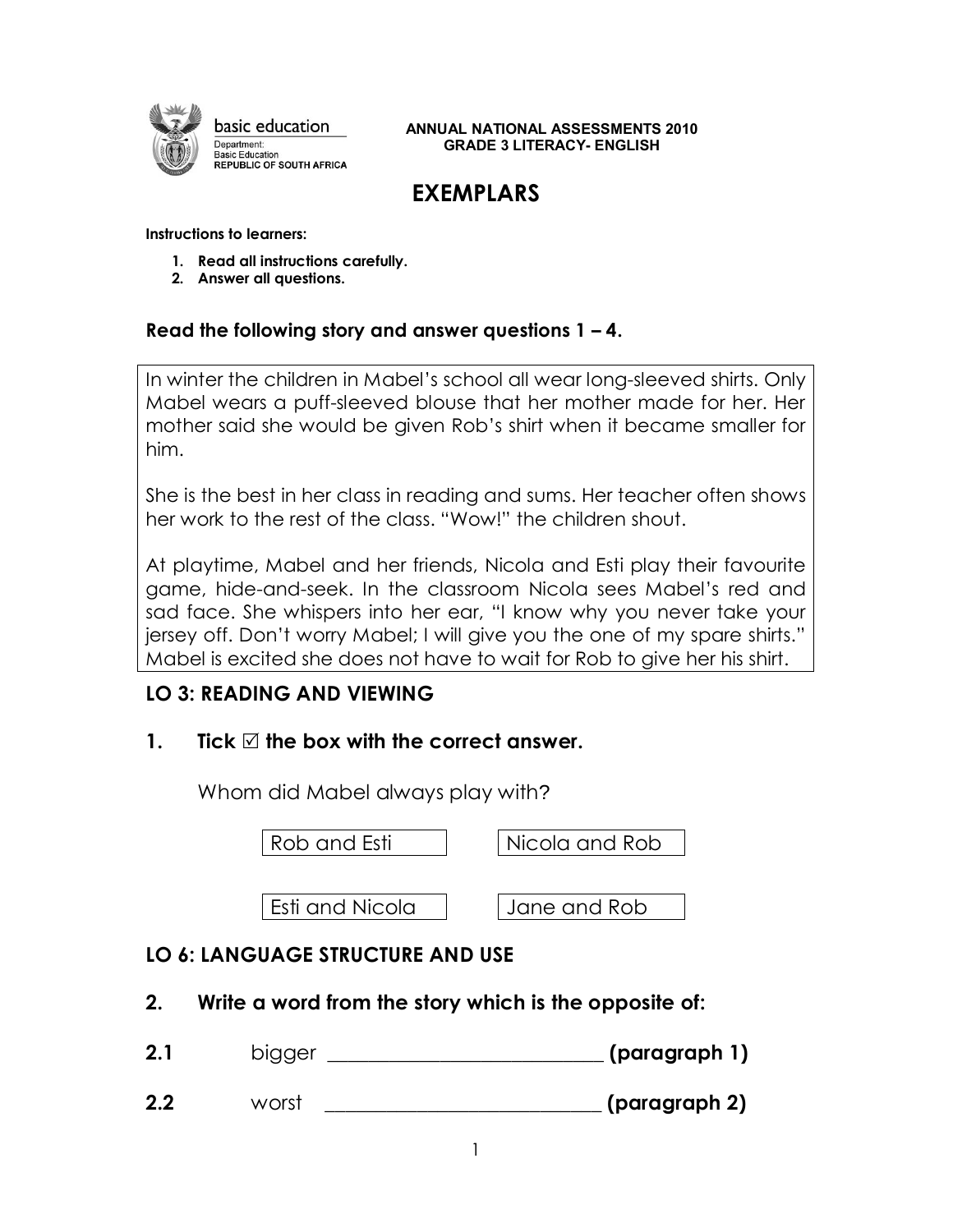# **LO 3: READING AND VIEWING**

# **3. The following sentences tell us about Mabel and her blouse.**

Number the sentences (1- 4) in the boxes to show the order of events.

| $\alpha$ )   | Nicola promised to give Mabel a blouse.               |  |  |
|--------------|-------------------------------------------------------|--|--|
| $\mathsf{b}$ | Mabel is sad because she wears a home-made<br>blouse. |  |  |
| $\circ$ )    | Rob does not have to give Mabel his shirt.            |  |  |
| ď            | Mabel's mother sewed her a blouse for school.         |  |  |

# **LO 5: THINKING AND REASONING**

- **4. Answer the following questions.**
- **4.1 Circle the letter of the correct answer.**

Choose a word which best describes Nicola.

A. naughty

B. caring

C. clever

D. sad

# **4.2 Give a reason for your answer.**